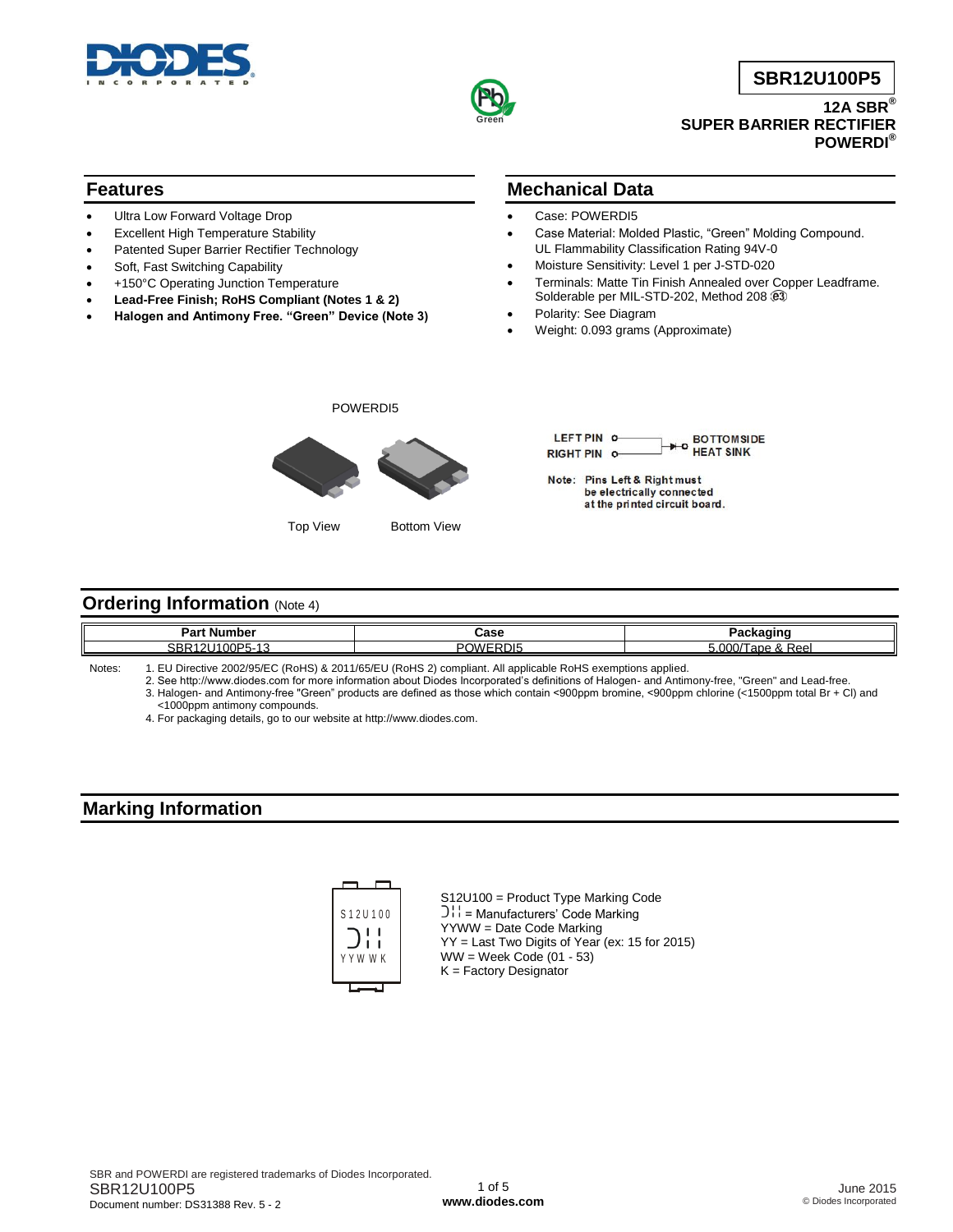

## **Maximum Ratings** (@TA = +25°C, unless otherwise specified.)

Single phase, half wave, 60Hz, resistive or inductive load.

| For capacitance load, derate current by 20%.                                                          |                                             |       |                |
|-------------------------------------------------------------------------------------------------------|---------------------------------------------|-------|----------------|
| <b>Characteristic</b>                                                                                 | Symbol                                      | Value | Unit           |
| Peak Repetitive Reverse Voltage<br><b>Working Peak Reverse Voltage</b><br><b>IDC Blocking Voltage</b> | V <sub>RRM</sub><br>V <sub>RWM</sub><br>VRM | 100   |                |
| Average Rectified Output Current (See Figure 1)                                                       |                                             |       |                |
| Non-Repetitive Peak Forward Surge Current 8.3ms<br>Single Half Sine-Wave Superimposed on Rated Load   | <b>IFSM</b>                                 | 250   | $\overline{A}$ |

# **Thermal Characteristics**

| Characteristic                                                                        | Symbol            | Value           | Unit   |
|---------------------------------------------------------------------------------------|-------------------|-----------------|--------|
|                                                                                       |                   |                 |        |
| <b>Typical Thermal Resistance Junction to Ambient (Note 5) T<sub>A</sub> = +25 °C</b> | $R_{0,IA}$        |                 | °C/W   |
| Typical Thermal Resistance Junction to Lead                                           | $R_{0,\text{IL}}$ |                 | °C/W   |
| Operating and Storage Temperature Range                                               | . J,I STG         | $-65$ to $+150$ | $\sim$ |

# **Electrical Characteristics** (@T<sup>A</sup> = +25°C, unless otherwise specified.)

| <b>Characteristic</b>    | <b>Symbol</b> | Min | Тур  | Max  | Unit | <b>Test Condition</b>               |
|--------------------------|---------------|-----|------|------|------|-------------------------------------|
| Forward Voltage Drop     | VF            |     | 0.49 |      |      | $I_F = 5A$ , $T_J = +25^{\circ}C$   |
|                          |               |     |      | 0.51 |      | $I_F = 5A$ , $T_J = +125$ °C        |
|                          |               |     |      | 0.71 |      | $I_F = 12A$ , $T_J = +25^{\circ}C$  |
| Leakage Current (Note 6) | ΙR            |     |      | 0.25 | mA   | $V_R = 100V$ , $T_J = +25^{\circ}C$ |
|                          |               |     |      | 40   |      | $V_R = 100V$ , $T_J = +125$ °C      |

Notes: 5. Device mounted on Polymide PCB with 16x recommended pad layout. 6. Short duration pulse test used to minimize self-heating effect.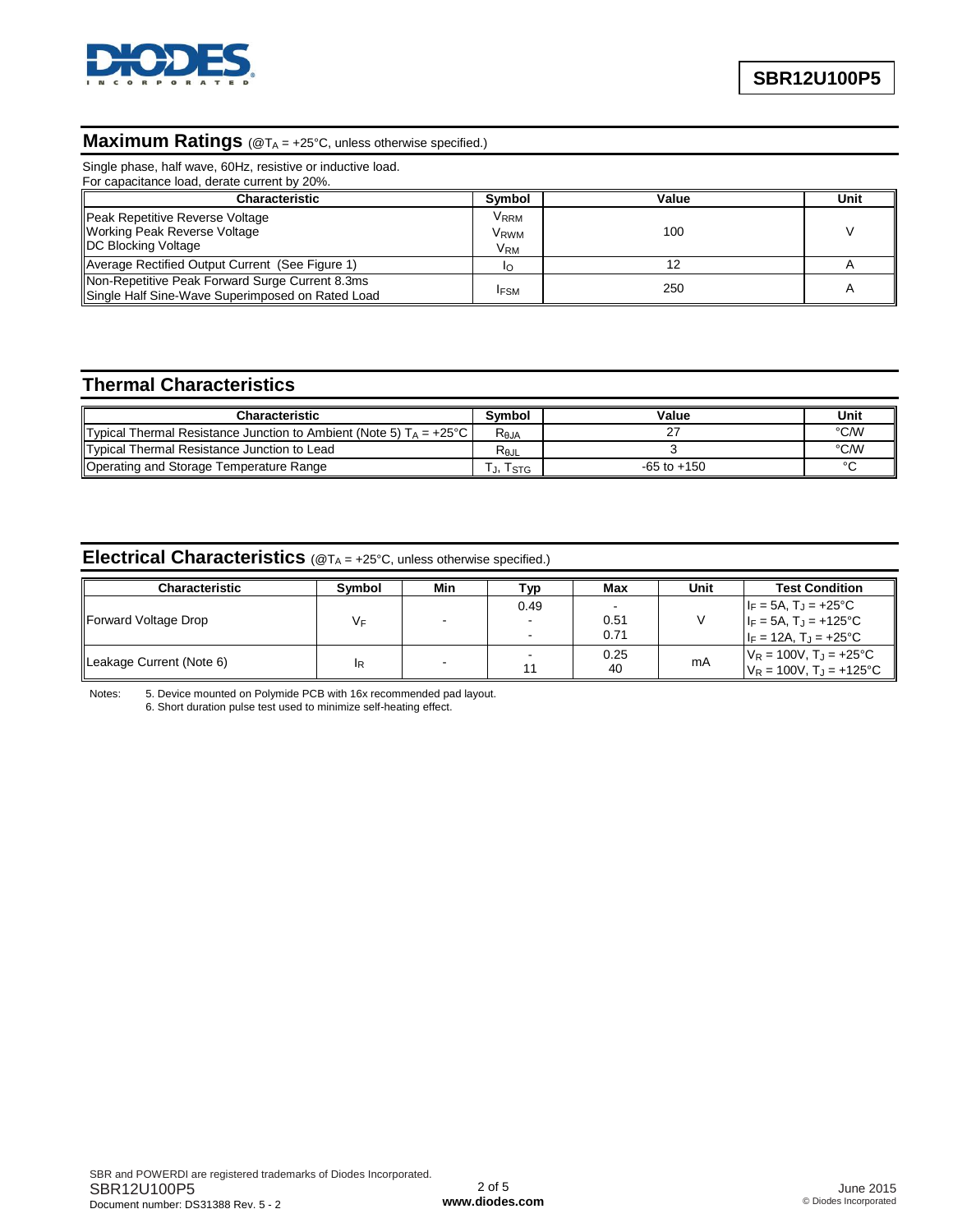

## **SBR12U100P5**



SBR and POWERDI are registered trademarks of Diodes Incorporated. SBR12U100P5 Document number: DS31388 Rev. 5 - 2

3 of 5 **[www.diodes.com](http://www.diodes.com)**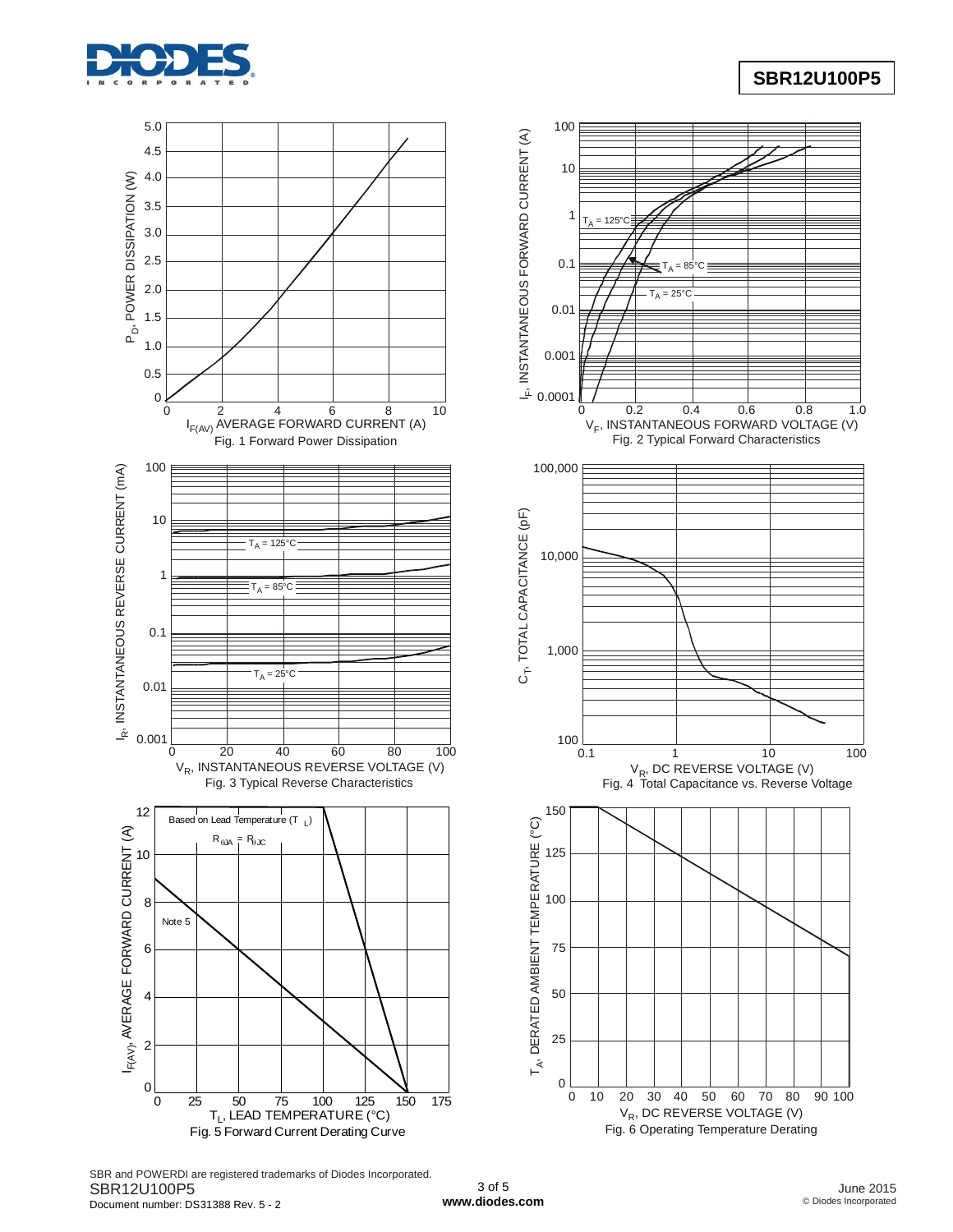

## **Package Outline Dimensions**

Please see AP02002 at [http://www.diodes.com/datasheets/ap02002.pdf fo](http://www.diodes.com/datasheets/ap02002.pdf)r the latest version.



| $\overline{\mathcal{B}}_5$<br><b>POWERDI</b> |      |      |       |  |  |
|----------------------------------------------|------|------|-------|--|--|
| Dim                                          | Min  | Max  | Typ   |  |  |
| A                                            | 1.05 | 1.15 | 1.10  |  |  |
| A <sub>1</sub>                               | 0.00 | 0.05 |       |  |  |
| А2                                           | 0.33 | 0.43 | 0.381 |  |  |
| b1                                           | 0.80 | 0.99 | 0.89  |  |  |
| b2                                           | 1.70 | 1.88 | 1.78  |  |  |
| D                                            | 3.90 | 4.05 | 3.966 |  |  |
| D <sub>2</sub>                               |      |      | 3.054 |  |  |
| E                                            | 6.40 | 6.60 | 6.504 |  |  |
| e                                            |      |      | 1.84  |  |  |
| E <sub>1</sub>                               | 5.30 | 5.45 | 5.37  |  |  |
| E2                                           |      |      | 3.549 |  |  |
| L                                            | 0.75 | 0.95 | 0.85  |  |  |
| L1                                           | 0.50 | 0.65 | 0.57  |  |  |
| w                                            | 1.10 | 1.41 | 1.255 |  |  |
| Dimensions i                                 |      |      |       |  |  |

# **Suggested Pad Layout**

Please see AP02001 at [http://www.diodes.com/datasheets/ap02001.pdf fo](http://www.diodes.com/datasheets/ap02001.pdf)r the latest version.



| <b>Dimensions</b> | Value (in mm) |
|-------------------|---------------|
| С                 | 1.840         |
| G                 | 0.852         |
| х                 | 1.390         |
| Χ1                | 3.360         |
|                   | 1.400         |
|                   | 4.860         |